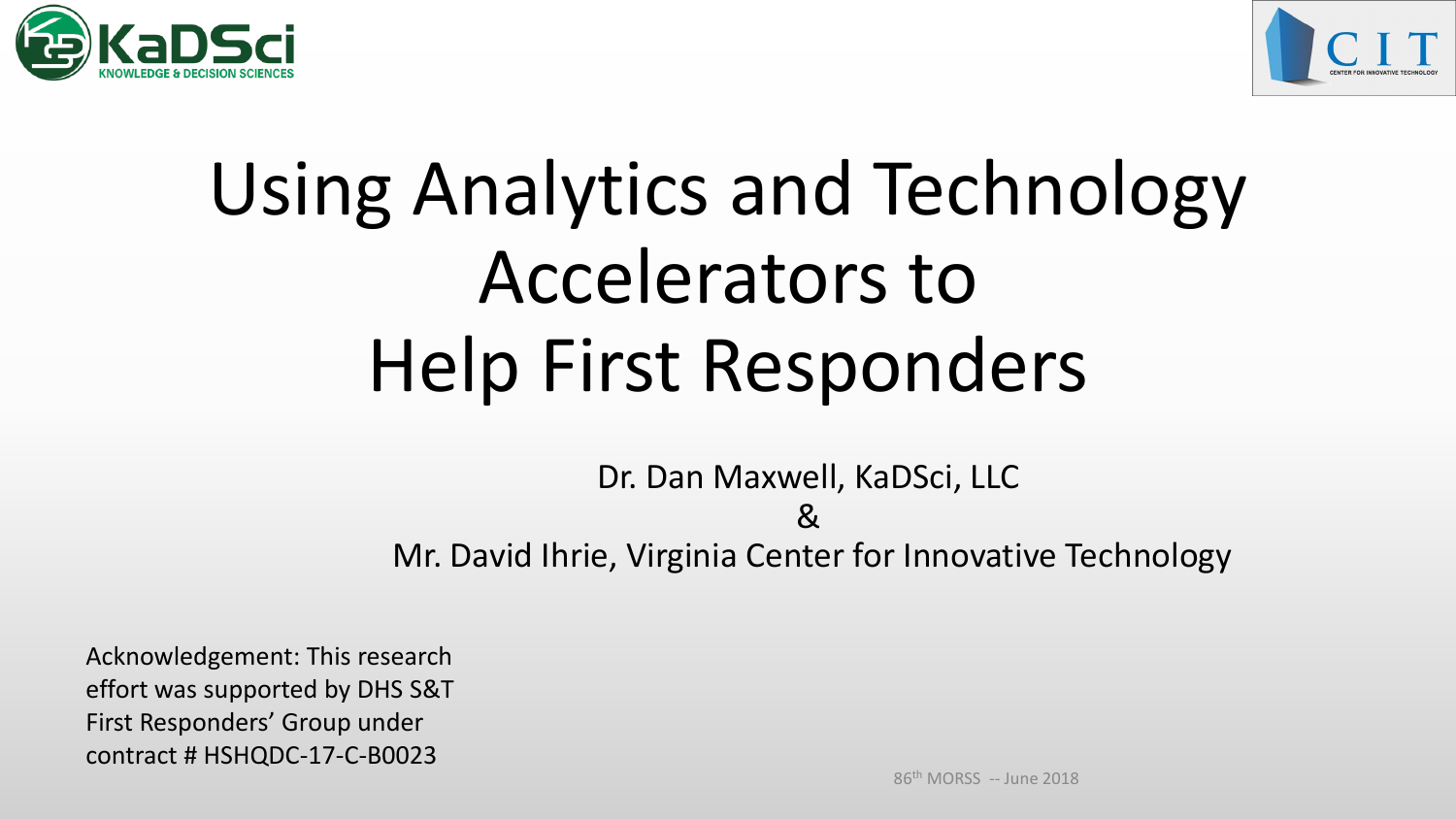





- Some Background
- The Program
- Project Selection Methodology
- Next Steps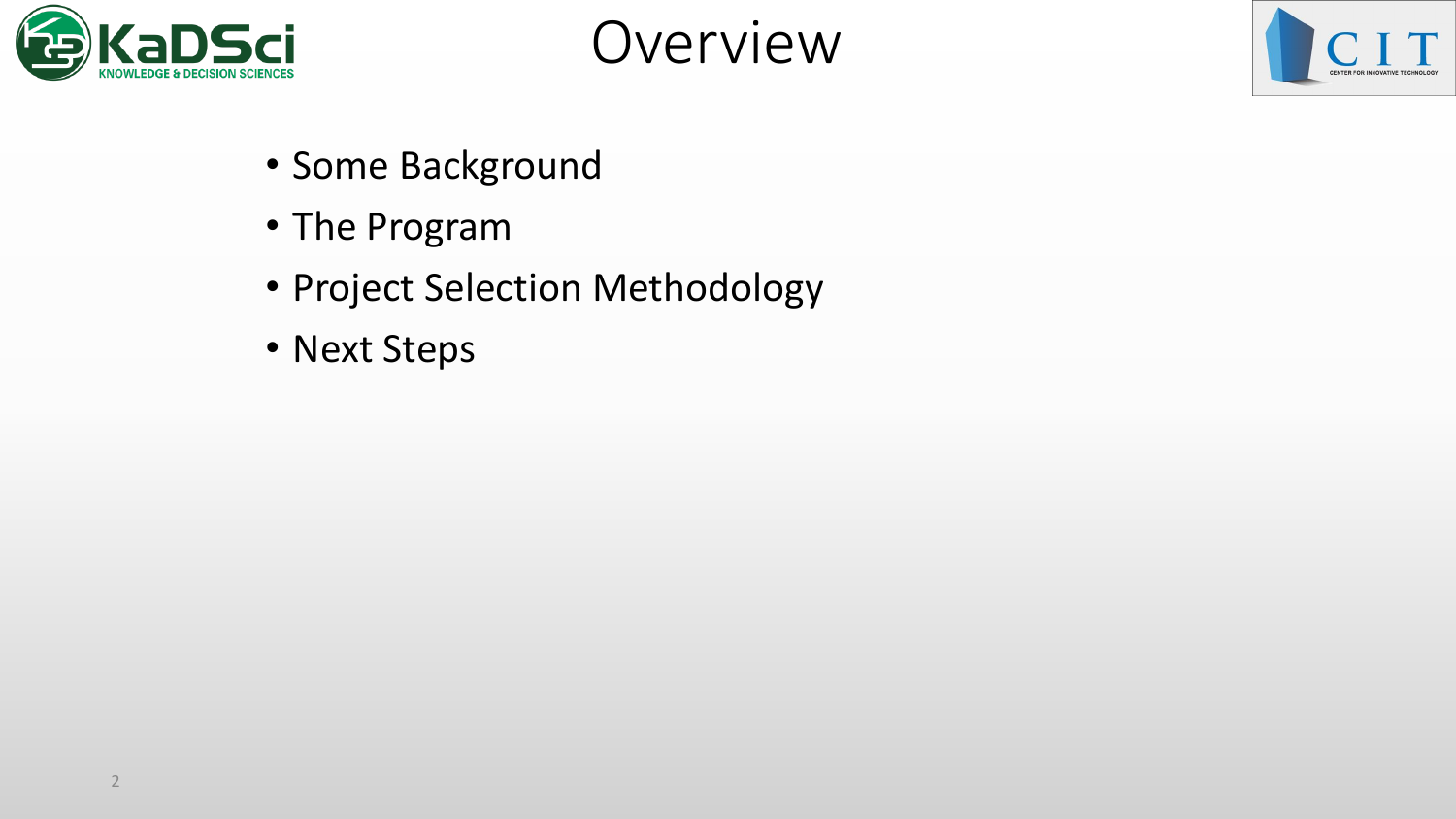

### Background



- There is an omnipresent desire to improve First Responder capabilities whenever and where ever possible.
- The S&T First Responders' Group(FRG) leads this effort for the Federal Government
- Continually emerging IoT information technologies were identified by the FRG as having high potential to contribute to First Responder Safety
- IoT technologies a rapidly growing set of technologies and multibillion dollar market
- The IoT marketplace is different from the traditional sources of improvement to first responder safety. E.g.:
	- Insurance Industry
	- Building / Construction Industry

Solution: Look for Technology Innovators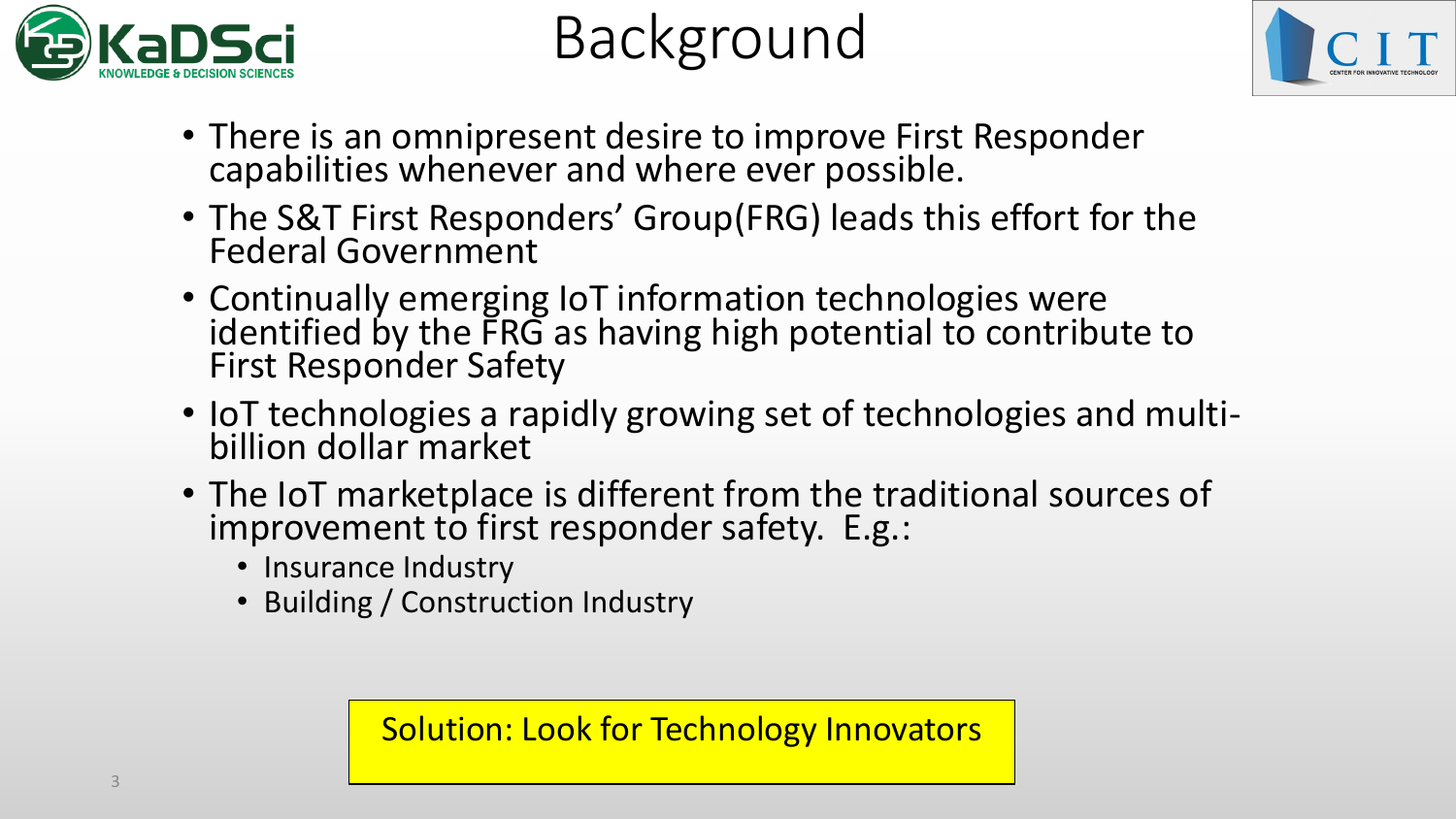

#### The Sciti (pronounced "City") Program



- Smart City IoT Innovation (Sciti) Program
	- Sponsored by DHS S&T- First Responders' Group
	- Executed by the Virginia Center for Innovative Technology
	- Supported by:
		- TechNexus

• Smart City Works

**Technology Accelerators** 

- KaDSci, LLC Analytics Company
- **The goal of the program is to seek out, develop, and bring innovative IoT technologies that improve first responder capability to market.**
- By:
	- Working with First Responders
	- Aligning with larger market opportunities
	- Seeking out Innovators
	- Planting & fertilizing seeds

Technology innovators are usually found in small startups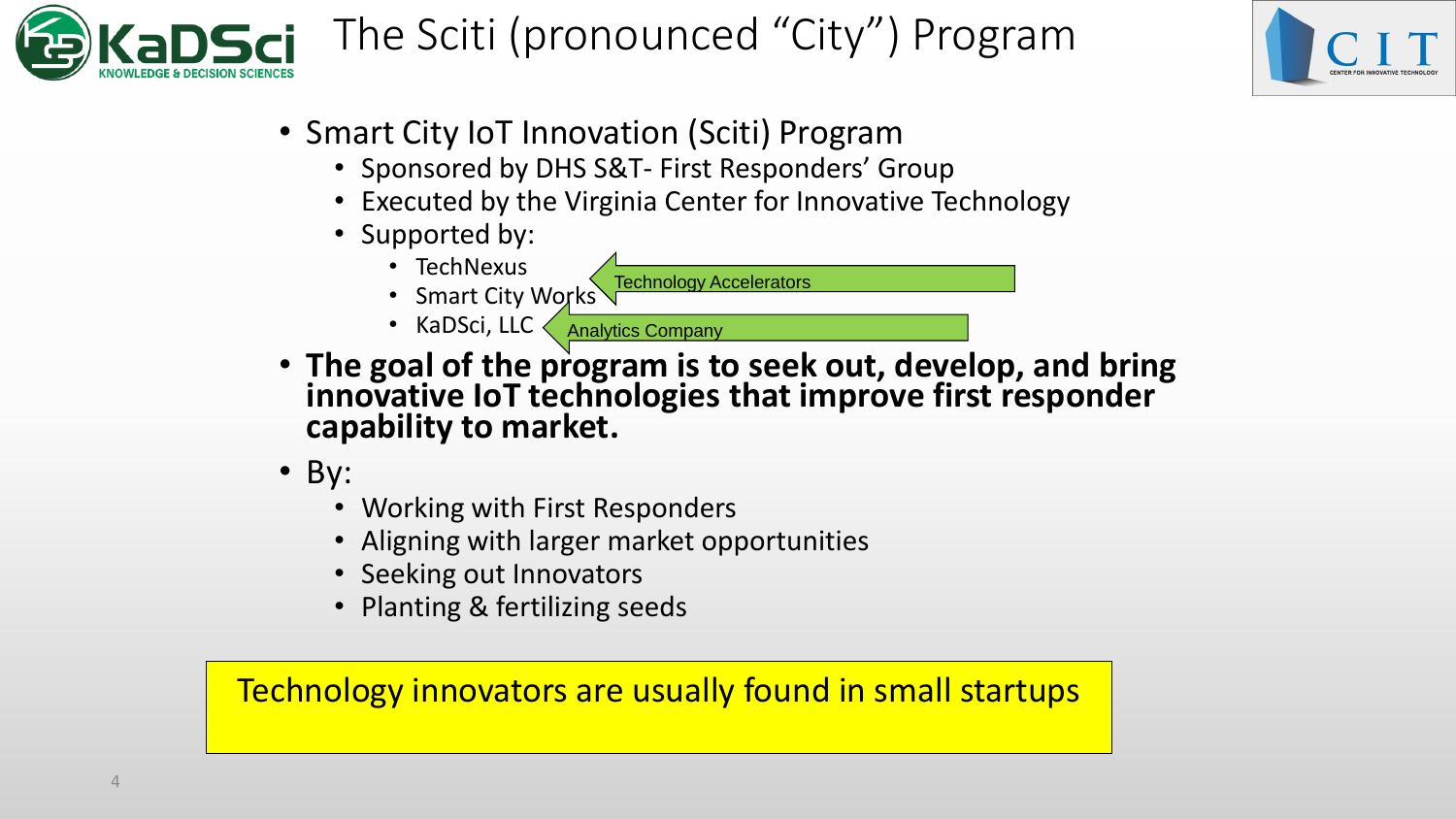

Project Selection



- The challenge How to select the winners Knowing:
	- Most Startups fail
	- Success depends on much more than the "idea"
	- Improving First Responder Capability will require technologies to interoperate once deployed.
- The solution:
	- Cast a very broad net
	- Used a proven, disciplined selection method
	- Require interoperability from the very beginning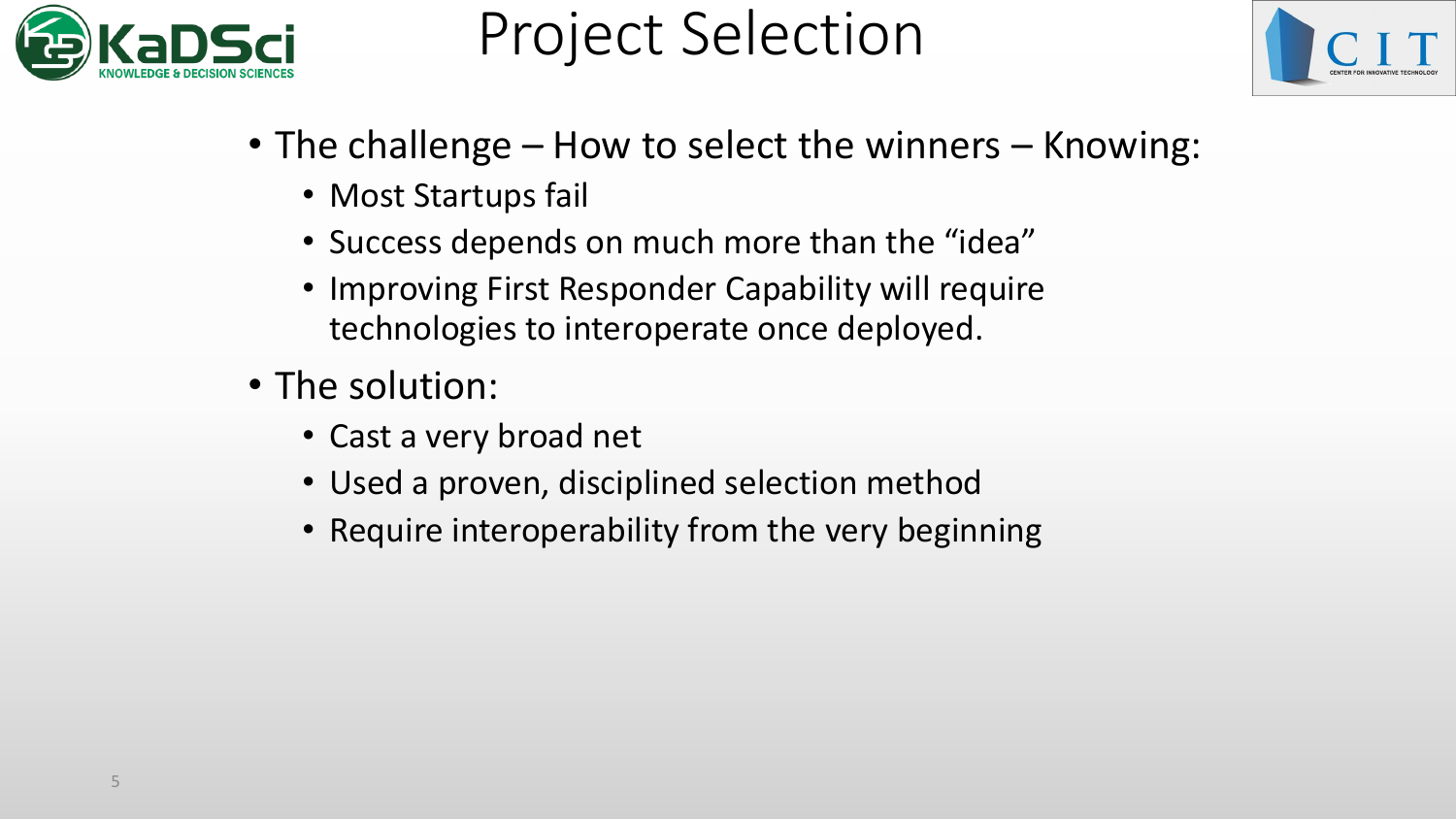

#### Casting a Broad Net



- Widely Publicized (https://www.cit.org/SCITI/)
	- Technology Accelerator Circles
	- Universities
	- Relevant Professional Societies
- Easy Application Process
	- One Page
	- One Phone Call Screening
- Received over 130 applications

| Een                                                                                                                                                                    |                           |         |                        |         | Already registered?   | <b>SIGN IN</b>        |
|------------------------------------------------------------------------------------------------------------------------------------------------------------------------|---------------------------|---------|------------------------|---------|-----------------------|-----------------------|
| i If you need help, contact info@exogenius.com                                                                                                                         |                           |         |                        |         |                       |                       |
| SCITI Labs is looking for capabilities to support First Responders. Please see the following links for more information.<br>www.cit.org/SCITI<br>www.cit.org/SCITI/RFI |                           |         |                        |         |                       |                       |
| Company Information<br>Company Name                                                                                                                                    | Date Formed               |         |                        | Website |                       |                       |
|                                                                                                                                                                        | 曲                         |         | 面                      |         |                       | $\mathbb{Z}$          |
| Company Description                                                                                                                                                    |                           |         | Country                |         |                       | 齒                     |
| City                                                                                                                                                                   |                           | $\circ$ |                        |         |                       | $\circ$               |
| Founding Team<br>Primary Contact First Name                                                                                                                            | Primary Contact Last Name |         | Primary Contact E-mail |         | Primary Contact Phone |                       |
| $\Delta$                                                                                                                                                               |                           | å       |                        | 器       |                       | $\mathcal{L}_{\rm c}$ |
| Additional Founders                                                                                                                                                    |                           |         | Employee Summary       |         |                       | 營                     |
|                                                                                                                                                                        |                           | 營       |                        |         |                       |                       |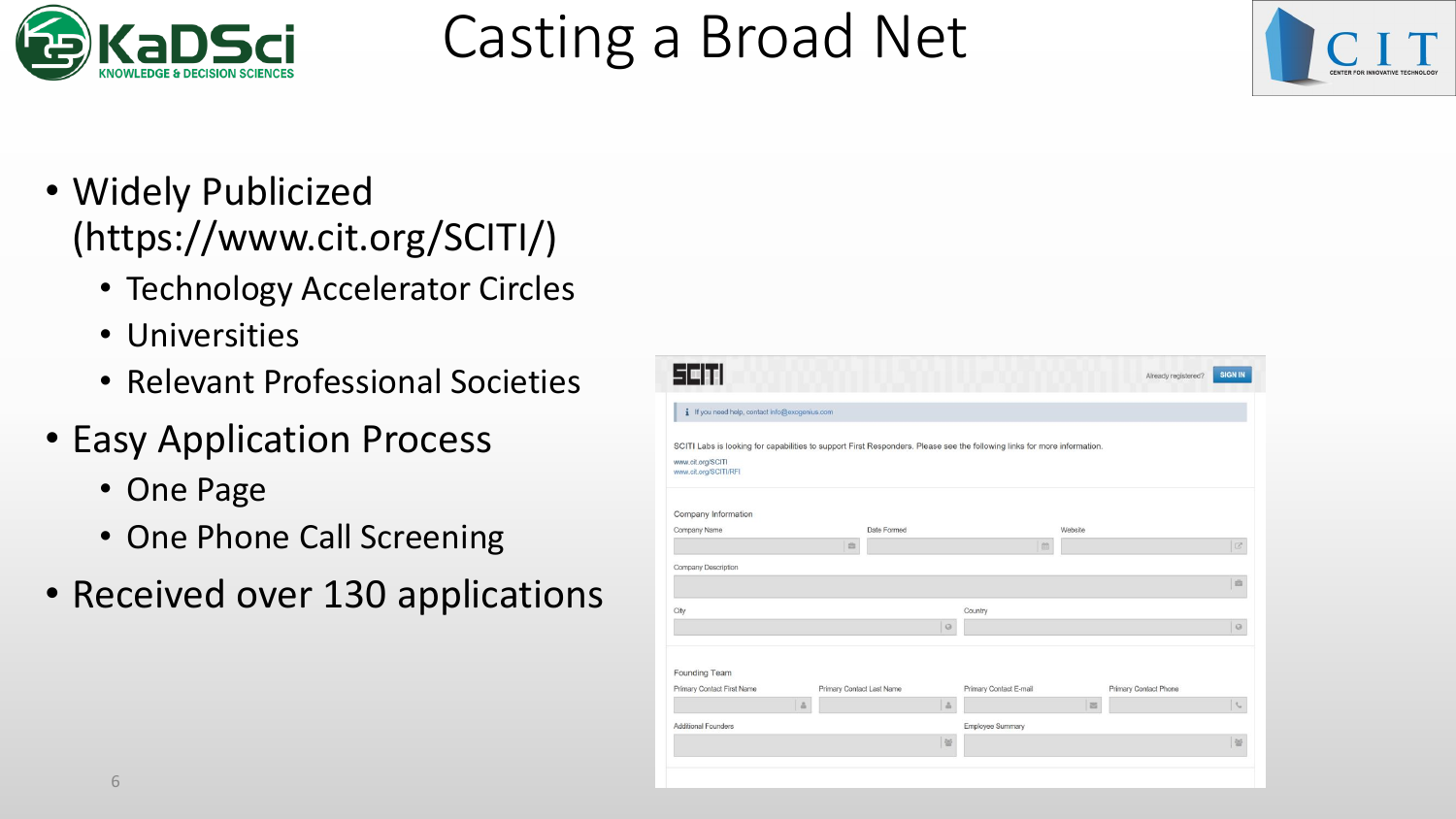

#### Disciplined Process



- Down selected applications to approximately 40 for detailed review (March 2018)
- Created three pools of complimentary technology types
	- Navigation and sensors (mobile emphasizing indoor navigation)
	- Indoor sensors (static innovative applications of emerging IoT for Smart Cities)
	- Smart Hub (Infrastructure to facilitate interoperability)
- Required a standard submission packet, tailored to technology
- Applied a decision analytic model (Influence Diagram) designed for technology startup investment analysis.
	- Looked across three dimensions (Value Proposition, Business Execution, Exit Potential)
	- Twenty self evaluation questions for proposers
	- Twenty three evaluation questions for evaluators ("investors")
- Ranked Proposals in each Pool based on the evaluations
- Selected 13 Phase One Projects (April 2018)

| Projects Compare Evaluations                                                                                   |                          |                                   |                                    |                                                             |
|----------------------------------------------------------------------------------------------------------------|--------------------------|-----------------------------------|------------------------------------|-------------------------------------------------------------|
| Navigation and Sensors Compare Evaluations                                                                     |                          |                                   |                                    |                                                             |
| Proposal Name                                                                                                  | Average Overall Score    | Average Value Proposition Measure | Average Business Execution Measure | Average Exit Potential Measure                              |
| Third Insight (previously Visual Semantics)                                                                    | $\pi$                    | 92                                | 67                                 | 67                                                          |
| Vaporsens: Nanofiber Chemical Sensors as a Flexible Platform for Smart Cities and First Responder Applications |                          | 57                                | 66                                 | 62                                                          |
| EcoDomus, Inc.                                                                                                 | 60                       | 61                                | $66^\circ$                         | $\begin{array}{c} \hline \end{array}$                       |
| Airgility, Inc.                                                                                                |                          | $^{58}$                           | $65\,$                             | $\frac{1}{2}$                                               |
| Known Quantity Sensors                                                                                         | $\overline{M}$           | 64                                | 59                                 | 40                                                          |
| 3AM Innovations                                                                                                | 55                       | $\pmb{\mathbb{S}}$                | $\mathbf{M}$                       | 42                                                          |
| sitch aillic                                                                                                   | 52                       | 47                                | 70                                 | $\mathbb{R}$                                                |
| FLIR Systems, Inc.                                                                                             | 50                       | 50 <sub>1</sub>                   | $\theta$                           | 12                                                          |
| <b>Casper Drones</b>                                                                                           | $\overline{45}$          | M.                                | $\mathbf{3}$                       | $\begin{array}{ccc} & & \text{ii} & \text{iii} \end{array}$ |
| Smart Unmanned Aerial Vehicle for Exploration (SUAVE)                                                          | $\overline{a}$           | 53                                | $\sqrt{3}$                         | $^{24}$                                                     |
| Amulet Corp of America                                                                                         | $\overline{\phantom{a}}$ | $48$                              | 33                                 | $\begin{array}{c c c c c} \hline \end{array}$ 36            |
| Enabling Autonomous Navigation of Small UAVs in Degraded Environments for Search and Rescue Missions           | 32 <sup>o</sup>          | $\boldsymbol{B}$                  | $\,$ 33 $\,$                       | $\mathbf{B}_{\mathbf{R}}$                                   |
|                                                                                                                |                          |                                   |                                    |                                                             |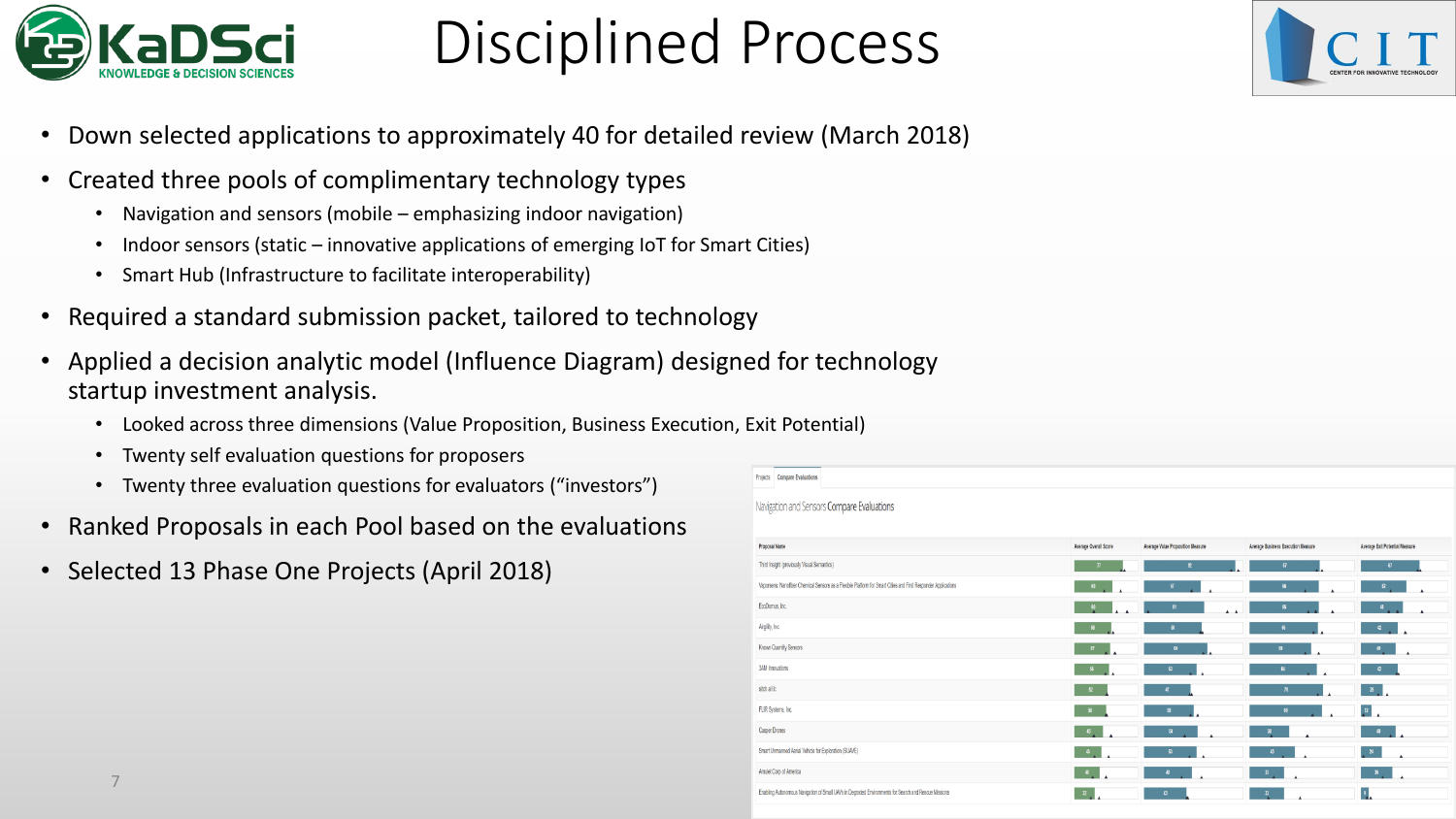## **BIKADS ASSESSMENT Data Collection Tool**



|    |                                                          |             |                                                                                                                                                                                                                                                            |                      |                                  |                                   | $\triangle$ Nina Araujo $\vee$<br>English (US)                                             |  |  |  |
|----|----------------------------------------------------------|-------------|------------------------------------------------------------------------------------------------------------------------------------------------------------------------------------------------------------------------------------------------------------|----------------------|----------------------------------|-----------------------------------|--------------------------------------------------------------------------------------------|--|--|--|
|    | <b>谷</b> Home                                            |             | Reproposals > Casper Drones                                                                                                                                                                                                                                |                      |                                  | <b>E-SCORE</b><br>58              | QUESTIONS ANSWERED<br><b>INVESTOR VIEWS</b><br>$\bullet$ 100%<br>$\mathbf{0}$ <sup>0</sup> |  |  |  |
| Q. | Search Proposals                                         | $\bigoplus$ |                                                                                                                                                                                                                                                            |                      |                                  |                                   |                                                                                            |  |  |  |
| Ø. | Screening Proposals <b>田</b>                             |             | <b>O</b> About                                                                                                                                                                                                                                             |                      |                                  | <b>Proposal Details</b>           | √<br><b>E</b> Entrepreneur Score                                                           |  |  |  |
| ⊨  | Proposal Pools                                           | $\Box$      | Additive Utility Function – Three Objectives                                                                                                                                                                                                               |                      |                                  |                                   |                                                                                            |  |  |  |
|    | <b>View All</b>                                          |             | <b>Evaluator Name</b>                                                                                                                                                                                                                                      | <b>Overall Score</b> | <b>Value Proposition Measure</b> | <b>Business Execution Measure</b> | <b>Exit Potential Measure</b>                                                              |  |  |  |
|    | Create                                                   |             |                                                                                                                                                                                                                                                            | 58                   | 66                               | 56                                | 48                                                                                         |  |  |  |
|    |                                                          |             | (Entrepreneur)                                                                                                                                                                                                                                             | 63                   | 88                               | 34                                | 71                                                                                         |  |  |  |
|    |                                                          |             |                                                                                                                                                                                                                                                            |                      |                                  |                                   |                                                                                            |  |  |  |
|    |                                                          |             |                                                                                                                                                                                                                                                            |                      |                                  |                                   |                                                                                            |  |  |  |
|    | Five categories of questions<br>Proposal Evaluation<br>√ |             |                                                                                                                                                                                                                                                            |                      |                                  |                                   |                                                                                            |  |  |  |
|    |                                                          |             |                                                                                                                                                                                                                                                            |                      |                                  |                                   |                                                                                            |  |  |  |
|    |                                                          |             | <b>Company Infrastructure</b><br><b>Overall Impress</b><br><b>Market</b><br><b>Offering</b><br>Team<br>Capital<br>$\leftarrow$ Prev<br>Next $\rightarrow$                                                                                                  |                      |                                  |                                   |                                                                                            |  |  |  |
|    |                                                          |             | Overall Impressions                                                                                                                                                                                                                                        |                      |                                  |                                   |                                                                                            |  |  |  |
|    |                                                          |             |                                                                                                                                                                                                                                                            |                      |                                  |                                   |                                                                                            |  |  |  |
|    |                                                          |             | What is your overall impression of the most likely exit the applicant(s) will achieve for the proposed<br>business?                                                                                                                                        |                      |                                  |                                   |                                                                                            |  |  |  |
|    |                                                          |             | Exit size is estimated as a multiple of the overall investment made in the venture. Returns vary both in size and time required between investment and<br>monetization of the investment. The initial estimate is informed by Kauffman Foundation Research |                      |                                  |                                   |                                                                                            |  |  |  |
|    |                                                          |             | Very Large Exit                                                                                                                                                                                                                                            |                      |                                  |                                   |                                                                                            |  |  |  |
|    |                                                          |             | Large Exit                                                                                                                                                                                                                                                 |                      |                                  |                                   |                                                                                            |  |  |  |
|    |                                                          |             | O Medium Exit                                                                                                                                                                                                                                              |                      |                                  |                                   |                                                                                            |  |  |  |
|    |                                                          |             | <b>Small Exit</b>                                                                                                                                                                                                                                          |                      |                                  |                                   |                                                                                            |  |  |  |
|    |                                                          |             | No Exit                                                                                                                                                                                                                                                    |                      |                                  |                                   |                                                                                            |  |  |  |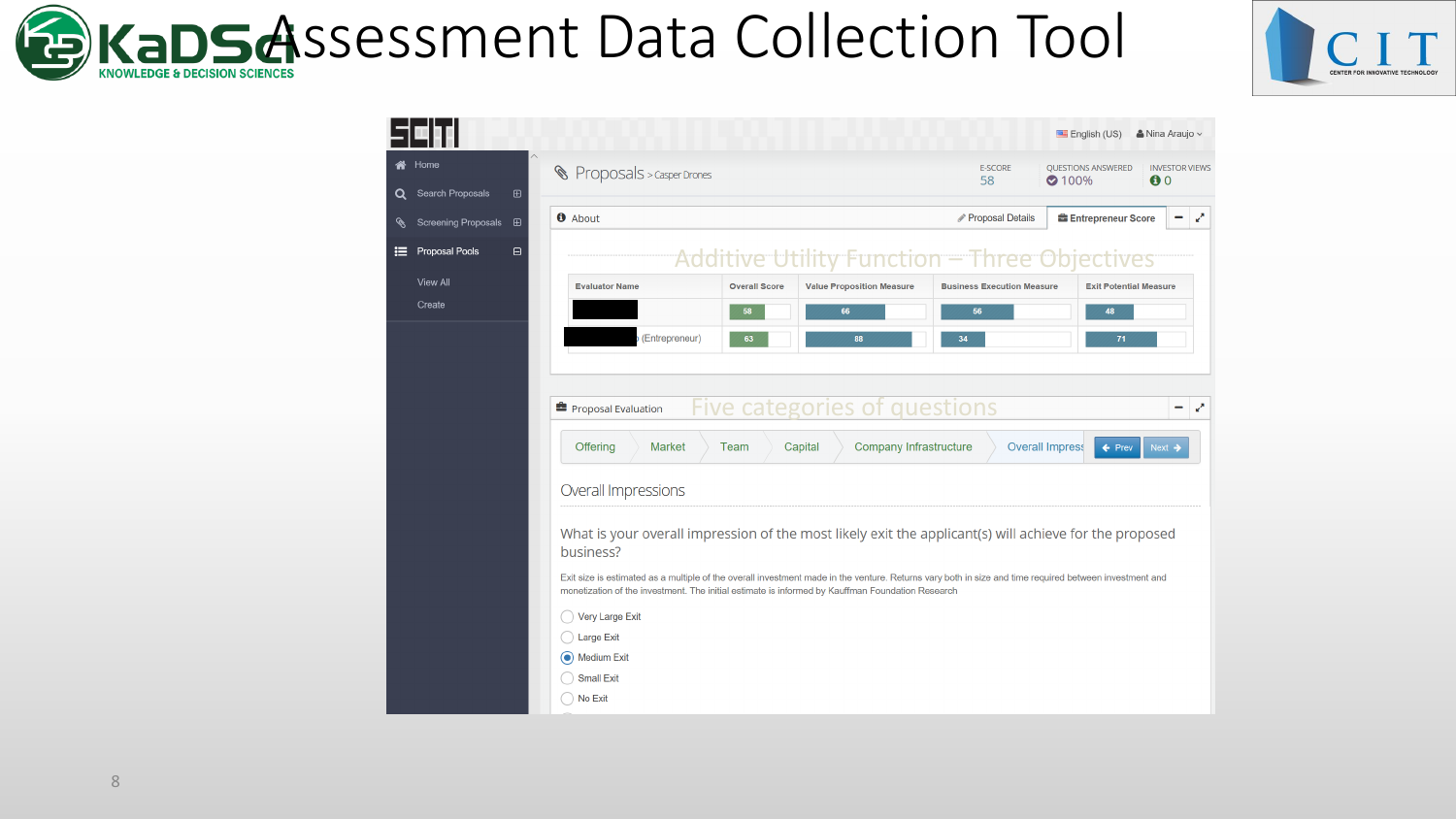### **B**KaDSdihe Underlying Selection Model



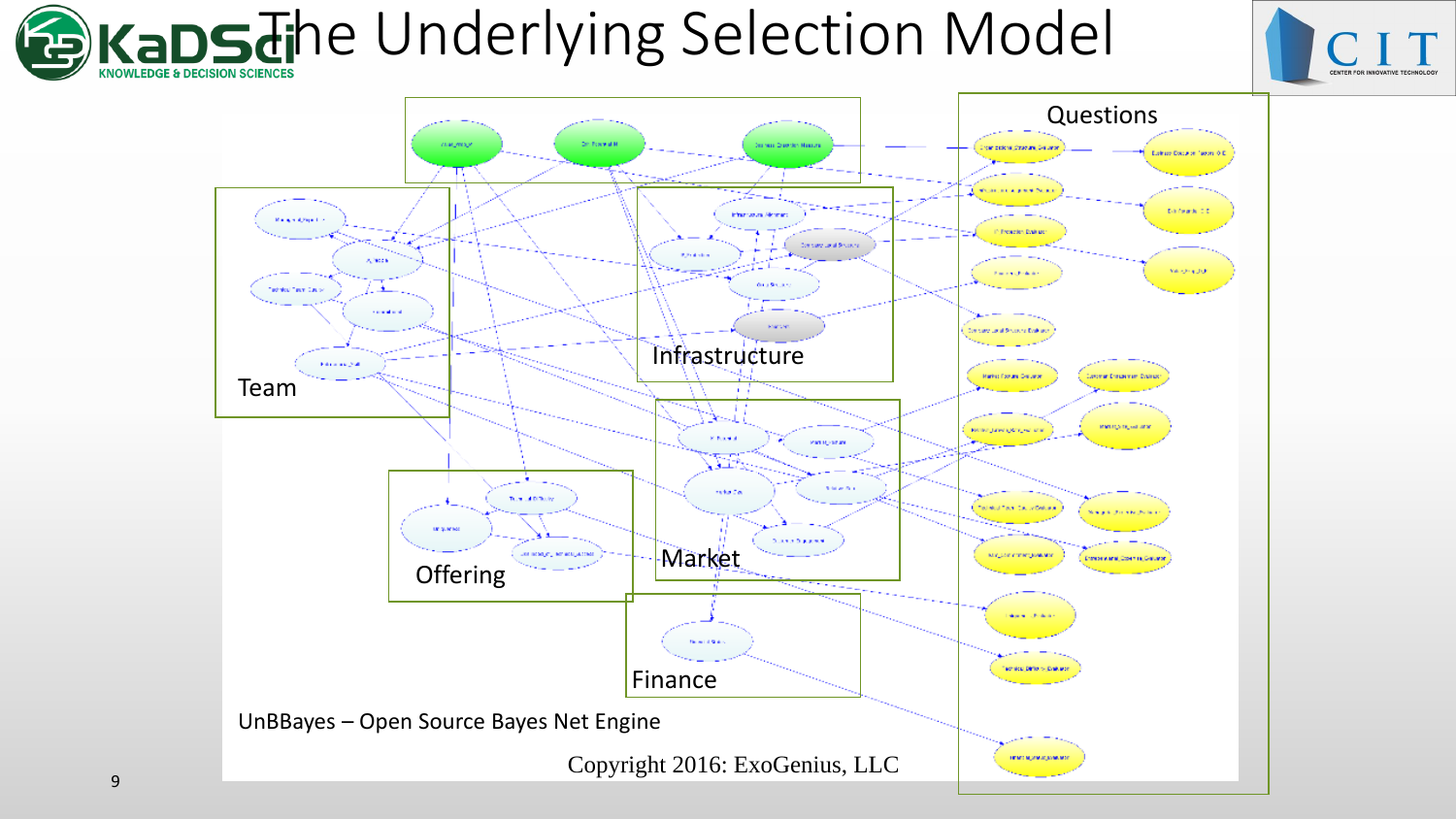

Model Effectiveness (V&V)





**Density of Exit Scores in Experiment**



**Clinical Trial Results**

**82%** accuracy in identifying **failed start-ups**

**77%** accuracy in identifying a **"medium"** exit **41%** accuracy in identifying **"large"**  exits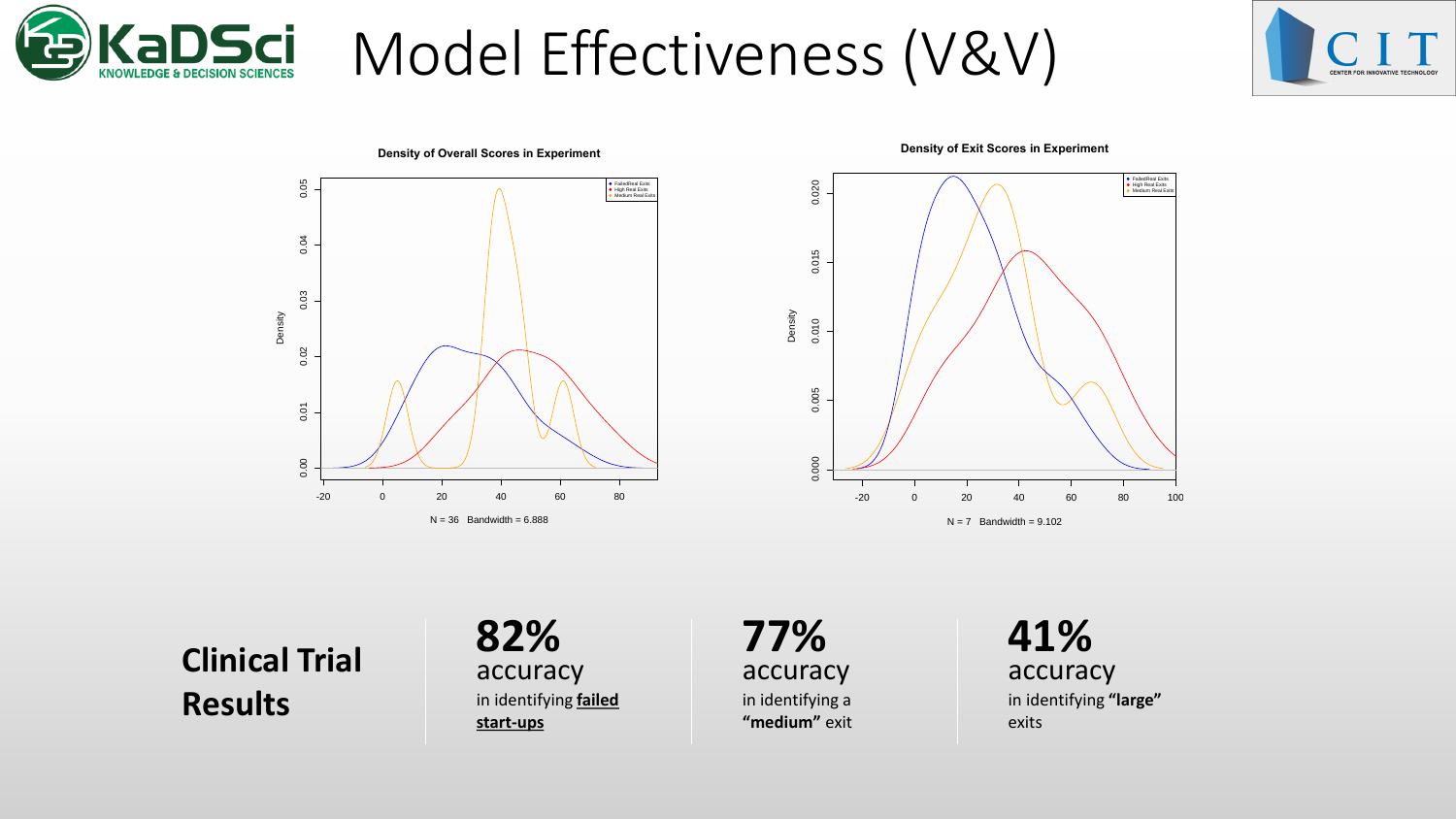# KaDScRequiring Interoperability Throughout





Multi-Vendor Demo…. Often Measure Results Coordinate with Standards Organizations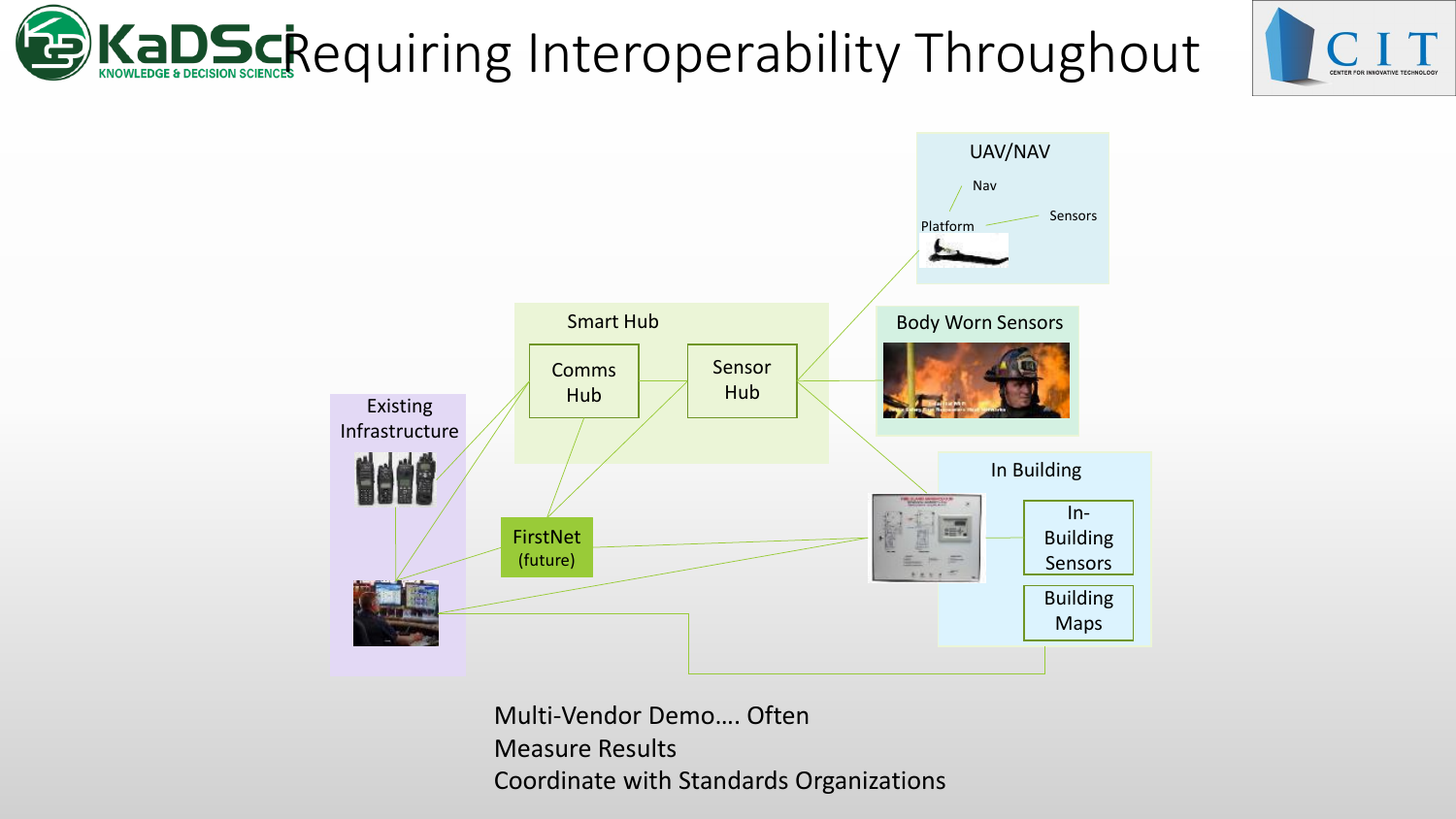

Next Steps



• First Demo July 2018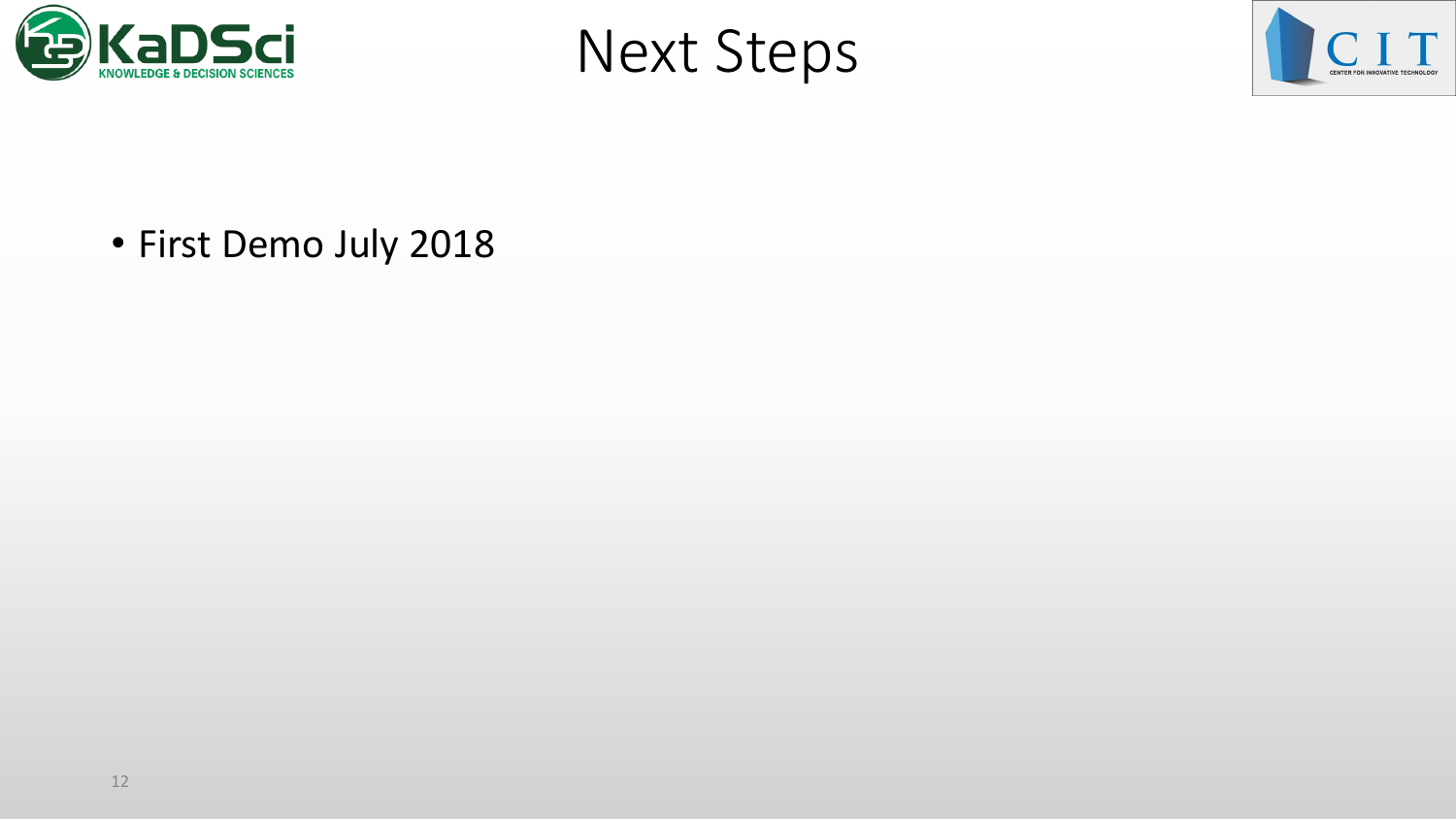



#### Questions? Comments!